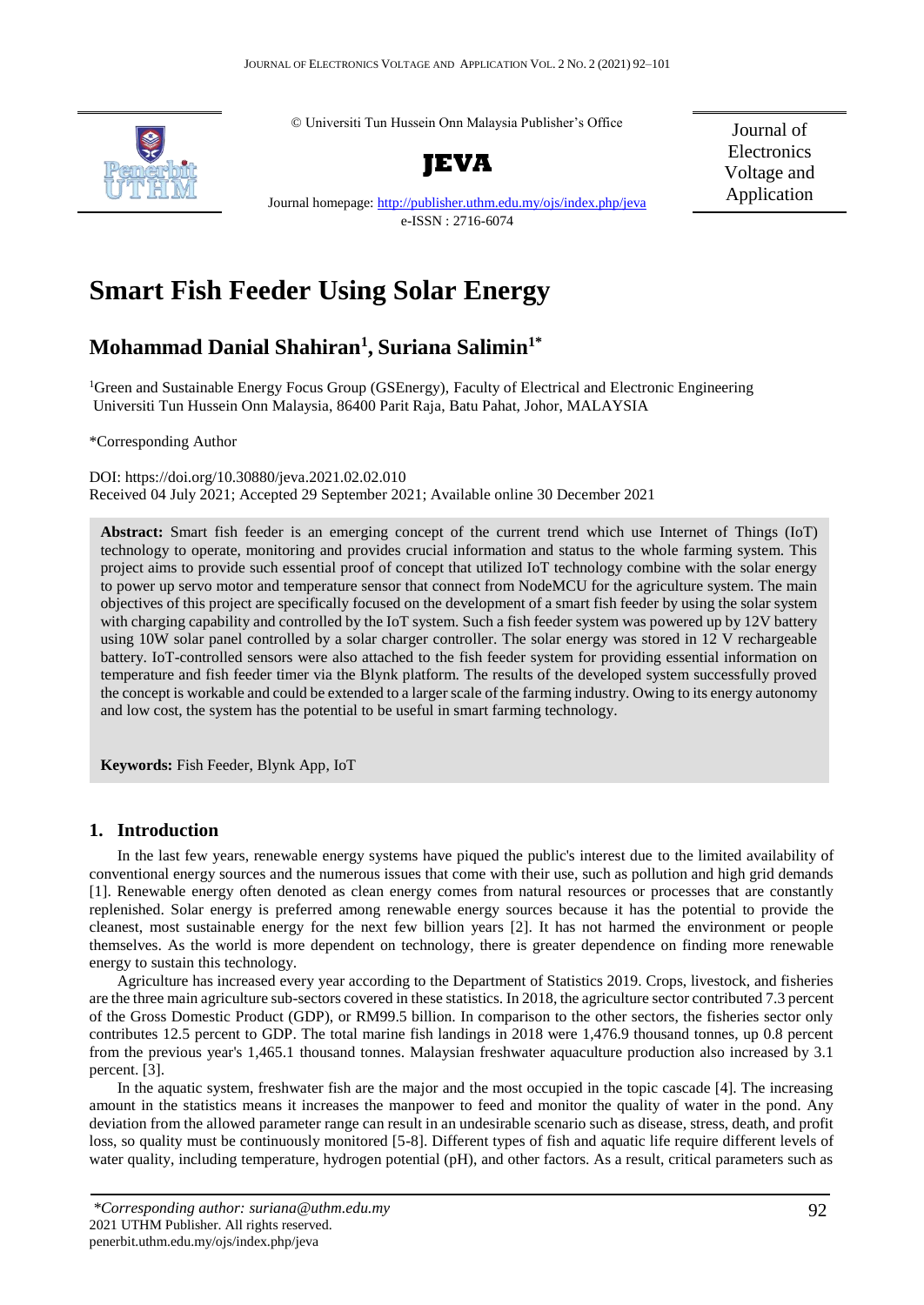water temperature must be continuously monitored to ensure the production of healthy fish [9]. The majority of fishpond farmers in Malaysia currently monitor the water temperature manually using a portable sensor [10].

However, the main problem in this manual method is they need to check the water temperature one by one of the fishponds. The other problem that occurs is the supply of electrical energy that requires to turn on the servo motor to feed the fish. For the time being most of fishpond farmers use direct electrical energy to turn on the fish feeder system. But, if the blackout happens at the farm the system will be disturbing and the system may be failed due to blackout happen. Solar energy is needed to back up the fish feeder system to make sure there is no miscellaneous problem occur. Maintaining a good quality of water is important for the fishpond farmers. In order to improve the manual method, the development of a Smart Fish Feeder Using Solar Energy is crucial to be embedded to eliminate the manual feeding and manual water quality monitoring. Thus, this research aims to design and develop a Smart Fish Feeder Using Solar Energy that is capable of automatically monitoring and recording water temperature. The industry will benefit from the implementation of the developed system in terms of manpower and time management. The developed system will be capable of not only continuously monitoring the parameter but also recording and analysing each reading in a more efficient manner.

#### **2. Project Methodology**

# **2.1 Project System Design**

The hardware and software for this project are being developed. The development of a project is usually divided into two parts. The first section focuses on hardware development and design, while the second section focuses on software development. In order to develop the hardware of the smart fish feeder system, there are several components that are needed. The components installed in the smart fish feeder system consist of NodeMCU, DS18B20 sensors and Servo Motor. Software is used to monitor and control the servo motor. In the part of the software, NodeMCU is needed to install the program code. The program code is written for the smart fish feeder system. After both the hardware and software are built, the hardware will be connected with the software of the mobile phone. Figure 1 shows the flowchart of the designing and development of hardware and software. As in Fig. 1 below, the first step is to design the Smart Fish Feeder that is suitable for all the component that is used by Sketch Up. After that, the coding will be created by using Arduino IDE. The crucial part of this project is to determine PV System Sizing by using a formula that can support the whole system in the Smart Fish Feeder. When all the steps have been taken the Smart Fish Feeder will be developed. Next, the parameter for the servo motor will be set using Arduino IDE with the right angle to make sure the pellet will disperse in the correct amount. Lastly, the output of pellet disperses and water temperature is fully functional using Blynk Apps.



**Fig. 1 - Detail flowchart on hardware and software development**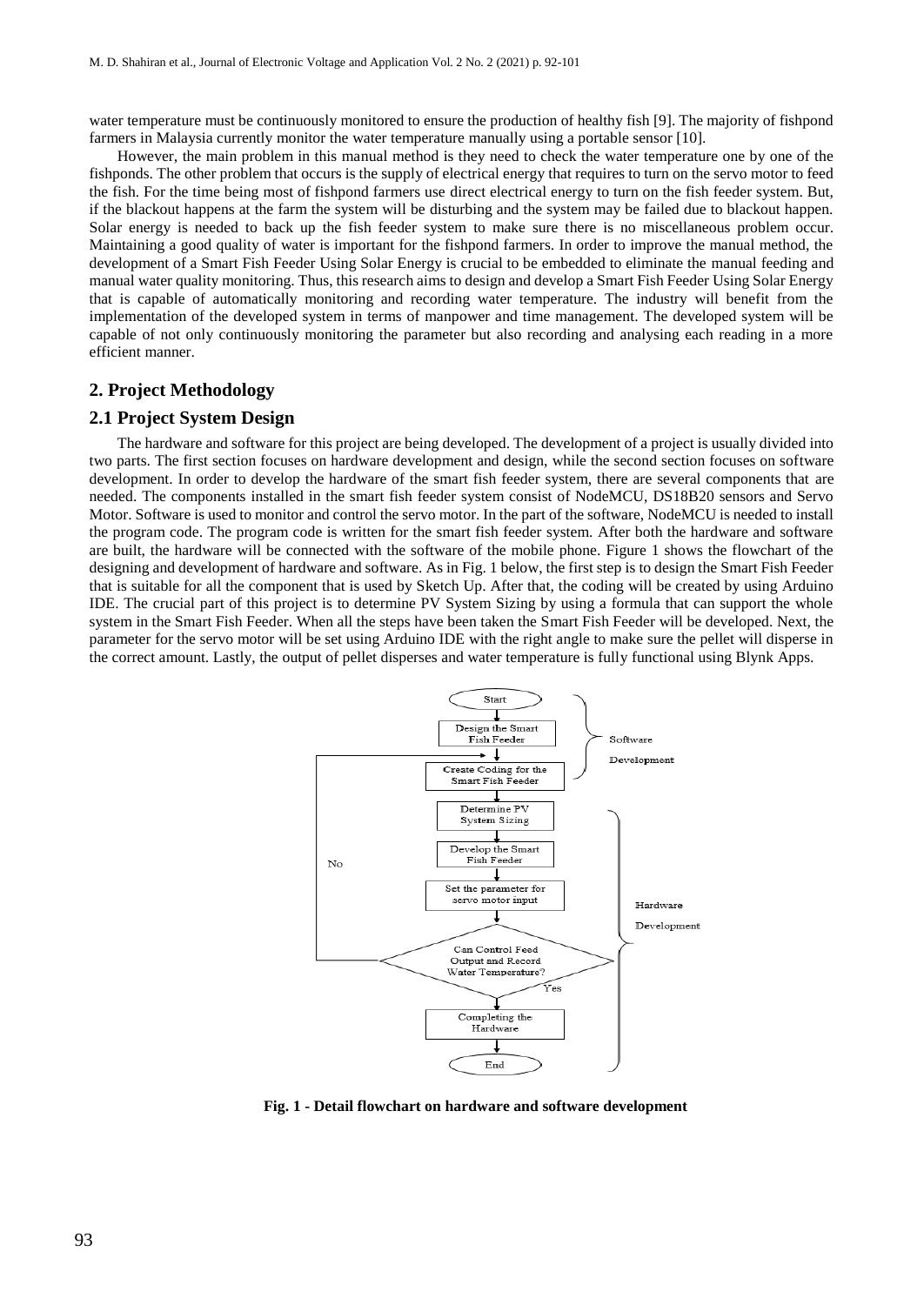# **2.2 Hardware Component**

The development of the transmitter unit employed NodeMCU which connected with the servo motor and temperature sensor. The NodeMCU act as the processing unit to control the servo motor within the timer and DS1820 to measure the temperature. On the other hand, the solar charger controller is connected between the solar panel and battery. Fig. 2 shows the circuit diagram of the Smart Fish Feeder Using Solar Energy.



**Fig. 2 - Smart Fish Feeder using solar energy circuit diagram**

# **2.3 Prototype Load Calculation**

Table 1 shows the watt rating of loads and the result of the energy used per day based on the duration of the operation.

| <b>Item</b>               | Watts | Quantity | <b>Duration</b><br>(Hours) | <b>Total Wh</b><br>per day |
|---------------------------|-------|----------|----------------------------|----------------------------|
| <b>NodeMCU</b>            | 0.4   |          | 6                          | 2.4                        |
| <b>Temperature Sensor</b> |       |          |                            |                            |
| Servo Motor               | 0.05  |          | 6                          | 0.15                       |
|                           | 4.5   |          | 6                          | 27                         |
|                           |       |          | <b>Total</b>               | 29.5                       |

**Table 1 - Calculation of component rating**

Table 2 is the calculation of a smart fish feeder using solar energy. There are three types of sizing that are important to build this project which are solar panel sizing, solar charge controller and battery sizing.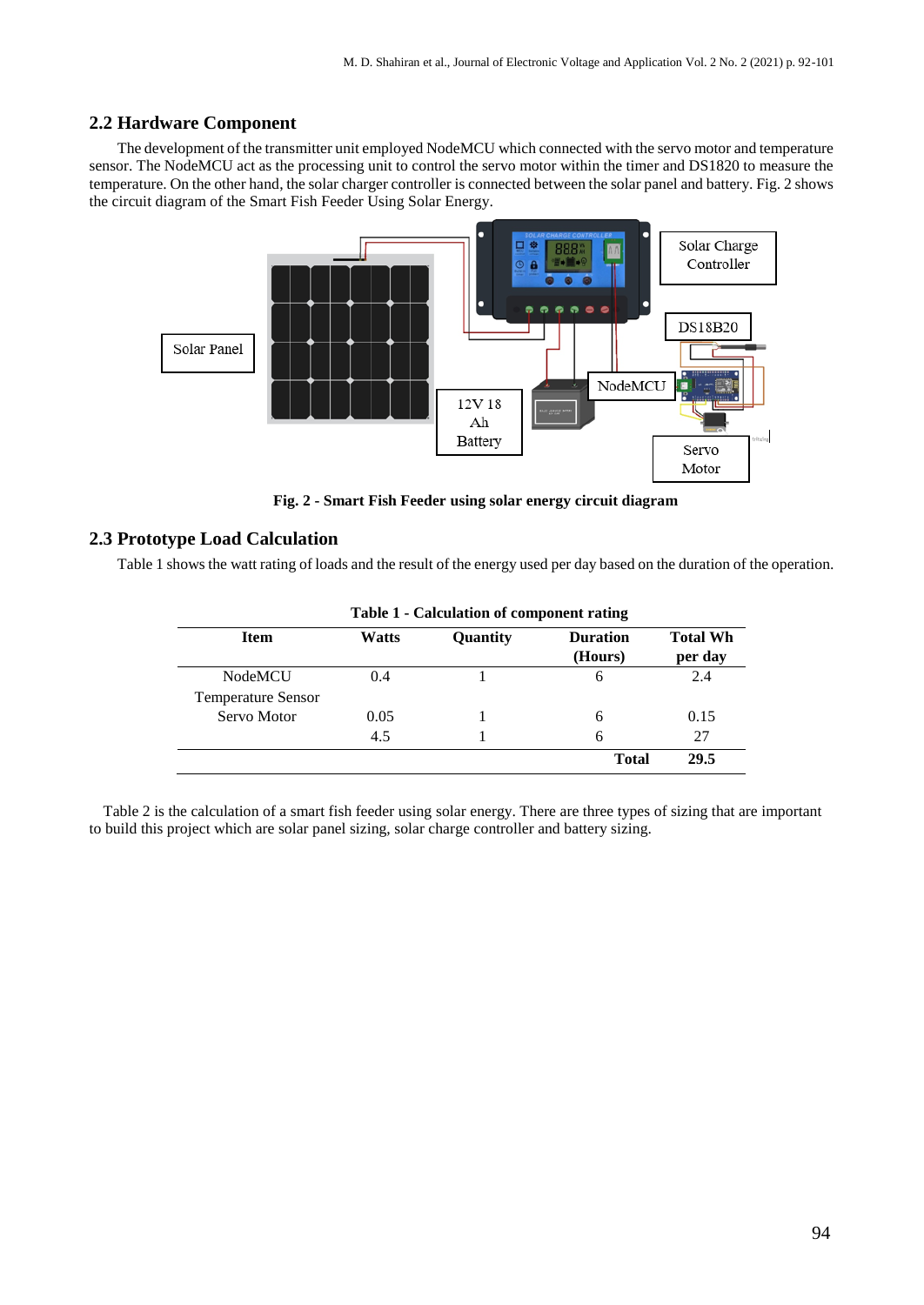| Component                 | <b>Sizing calculation</b>                                                      |
|---------------------------|--------------------------------------------------------------------------------|
| <b>Solar Panel Sizing</b> | Total Power Consumption per day = $29.5$ Wh/day<br>$\bullet$                   |
|                           | Solar Size in $W = Total load per Day/ Sun Hour per day$<br>$\bullet$          |
|                           | $\times$ Derate Factor                                                         |
|                           | $= 29.5 / 6 \times 0.77$                                                       |
|                           | $= 3.78 W$                                                                     |
|                           | According to NREL, typical overall derate factor is                            |
|                           | 0.77                                                                           |
|                           | The average peak sun hour in Malaysia is around 4-6                            |
|                           | Hours.                                                                         |
|                           | Number of PV panels = $3.78 / 10 = 0.37 = 1$ module                            |
|                           | The system should be powered 1 module of 12V 10W                               |
|                           | Solar panel.                                                                   |
| Solar Charge Controller   | PV Module Specification<br>٠                                                   |
|                           | $Pm = 10 Wp$<br>$Vm = 18$ Vdc                                                  |
|                           | $Im = 0.58 A$                                                                  |
|                           | $Voc = 21.5A$                                                                  |
|                           | $Isc = 0.62 A$                                                                 |
|                           | Solar charge controller rating = Isc $\times$ 125% $\times$ 125% =<br>0.96A    |
|                           | The array short circuit current (Isc) should be used,<br>٠                     |
|                           | along with a 125 percent safety factor for cloud                               |
|                           | enhancement and another 125 percent safety factor for                          |
|                           | design margin, according to NEC.                                               |
|                           | So the solar charge controller should be rated 10 A<br>at 12 V or greater.     |
| <b>Battery Sizing</b>     | Total appliances use $= 29.5$ Wh / day<br>٠                                    |
|                           | Nominal battery voltage = $12 V$                                               |
|                           | Days of Autonomy $=$ 3 Days                                                    |
|                           | Battery Capacity $(Ah)$ = Total Watt-hours used by                             |
|                           | appliances per day $\times$ by Days of Autonomy/ (0.85 $\times$                |
|                           | $0.6 \times$ nominal battery voltage) = 29.5 $\times$ 3 / (0.85 $\times$ 0.6   |
|                           | $\times$ 12) = 14.46 Ah                                                        |
|                           | Based on that, the battery should be rated 12 V 14.46<br>Ah for 3 day autonomy |

**Table 2 - Calculation of the smart fish feeder using solar energy**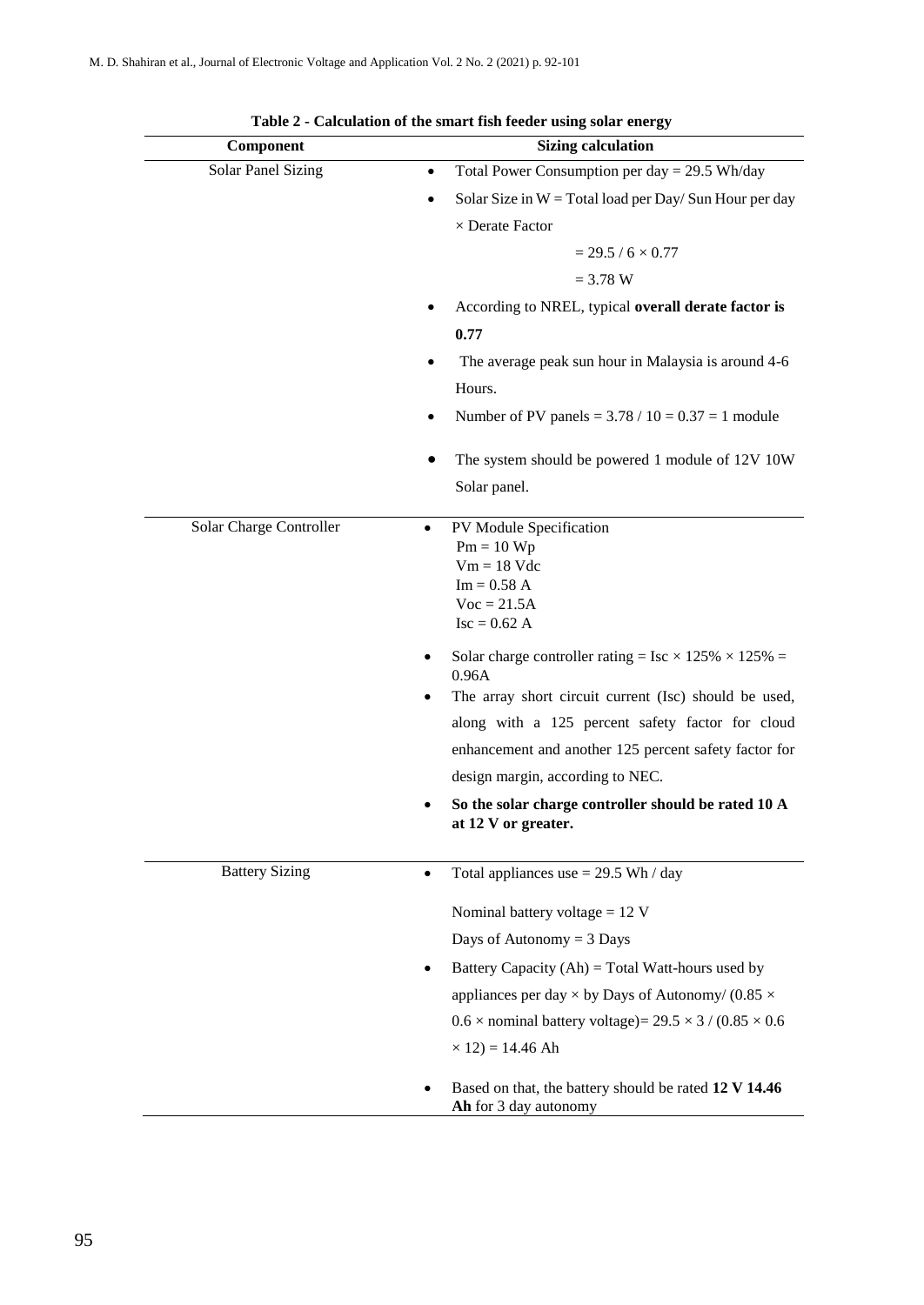#### **2.4 Software Development**

Software development is an important part of every project especially due to the fact it uses to make a decision for the system by inserting the coding or instruction into the microcontroller. At this phase, Arduino IDE was as ESP8266 NodeMCU microcontroller. This software is specifically used to make and upload the coding sketch into ESP8266 NodeMCU. For this software, language use is Arduino language which a set of  $C/C++$  functions that can be called from the code. The sketch undergoes minor changes (e.g. automatic generation of function prototypes) and then is passed directly to a C/C++ compiler. Fig. 3 shows the part of coding that is required to upload in NodeMCU. The servo motor will be connected to the pin 3V power source, pin Ground and pin D7. In the coding the angle must be set to 90 degrees to rotate the servo motor. After that, the temperature sensor must be set in Pin D4 with the same power source and ground. The Blynk part in the coding will show the value of the temperature sensor continuously and the timer for the fish feeder also will show in the Blynk.





**Fig. 3 - Coding in Arduino IDE; (a) first part of coding; (b) continuation of first part**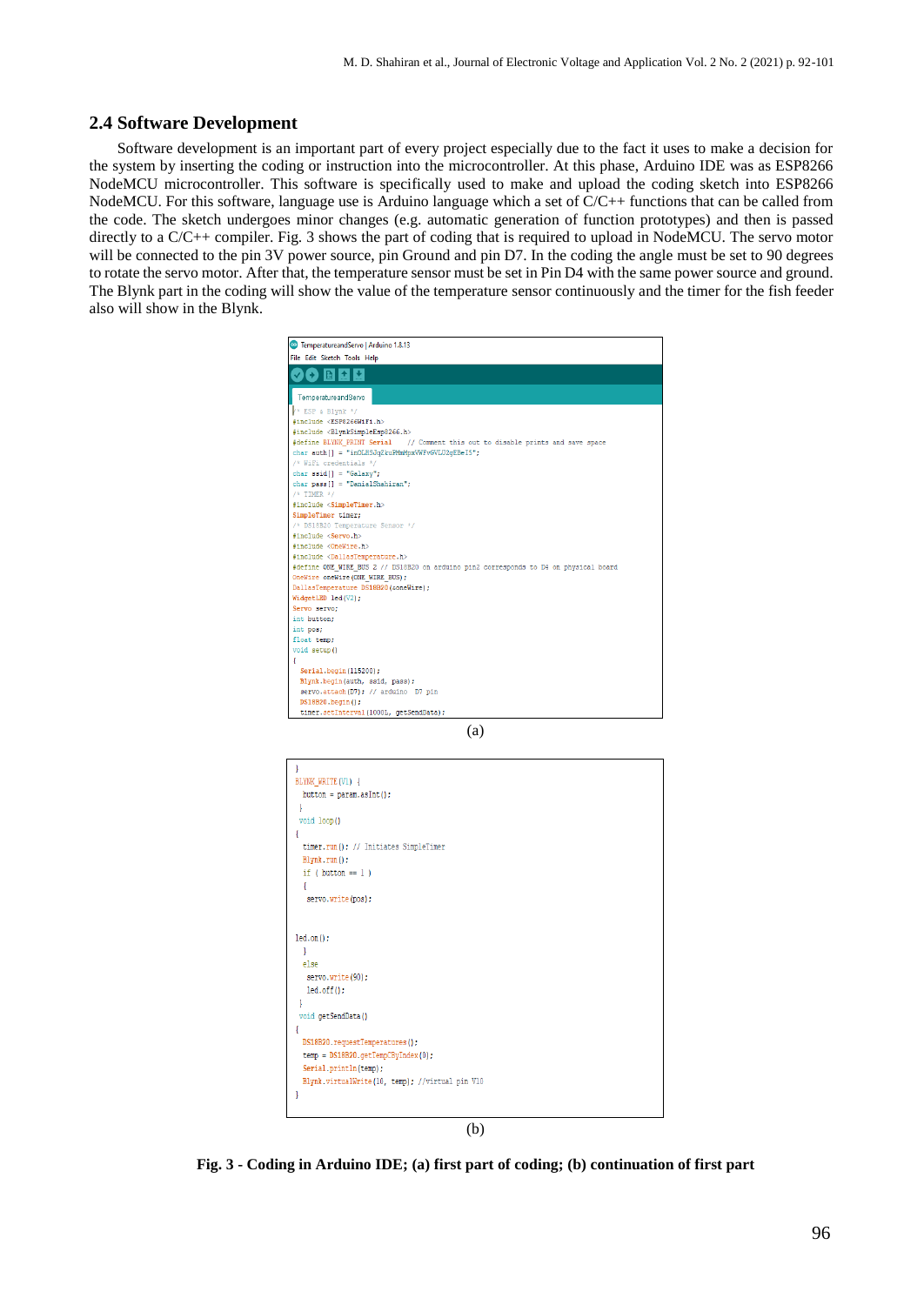For this project, the button is set as "MANUAL FEED". The connected Port is a Virtual pin (V1) port which mention in the coding to connect to and control the servo motor. The angle is set as a variable depends on the preference. The reason it starts at a 90° angle is due to the installation method and the rotation which is clockwise direction. If it starts with  $0^\circ$ , the motor will have stuck and cannot rotate because there is an obstacle. The mode used is a switch that will turn on and change the servo angle from 90° to 40° (depends on the angle set). When the button was push again, the servo will change from  $40^{\circ}$  to  $90^{\circ}$ . The label when the button is on and off is set based on the servo angle set above. The font size is medium and the colour is green. The timer can set the label for the timer, connected port, angle output, start and stop the timer, font size and text colour. The label is set as "FEEDING TIMER 1" and "FEEDING TIMER 2". The port is connected to the V1 port. The start and stop timer depend on the time to feed the fish. The timer interval is in sec depends on the fish feed needed.

Fig. 4 shows the main interface for the Blynk application. The main feature is a timer, button and temperature. The button is set to manually feed the fish. If the feeding is not enough for fish the manual button will be pushed to give more pellets. The timer is automatically fed the fish every day by the time setting. The reason there is only two buttons because it is proven by previous research [11], two times a day already enough for maximal growth. The button can set the name for the button, connected port, angle output, mode, ON and OFF label, Font size, and text colour.



**Fig. 4 - Blynk app design interfere**

#### **3. Results and Discussion**

#### **3.1 System Performance**

The smart fish feeder system is powered by a 12V battery with a solar panel to charge the battery. It also comes with NodeMCU. The whole system for the smart fish feeder system is built. For the supply part, solar energy is used while for the sensor part, the temperature sensor is used. The NodeMCU will receive the data from the sensors and also receive the command given to turn the servo motor from the Blynk app. The functionality test of the developed prototype work has been carried out on real scenarios and the overall system works well. Fig. 5 shows all the connections of the hardware component on this project.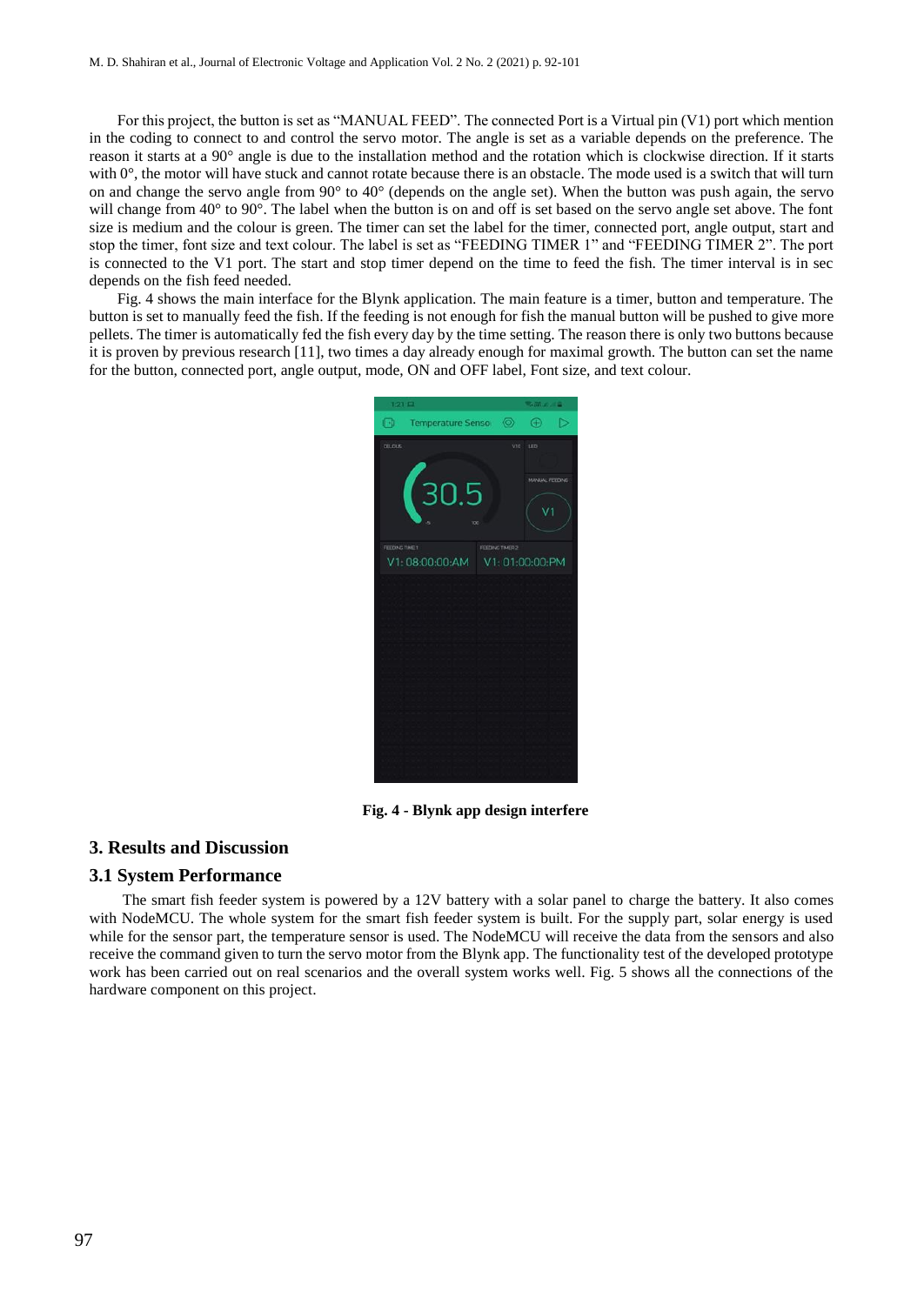

**Fig. 5 - Connection of the hardware component**

# **3.2 Testing and Result Analysis with Blynk Apps**

There are three widgets used in the Blynk application which are the virtual button, virtual gauge and virtual timer, when the Blynk application is connected with NodeMCU. Fig. 6 shown that the virtual button, virtual gauge and virtual timer in the Blynk application when online. The Blynk application must be connected to the same Wi-Fi with NodeMCU. Figure 6 shows the Blynk and the NodeMCU are connected via Wi-Fi. After being connected to the Wi-Fi, the servo motor and temperature sensor are ready to function by using the Blynk application. Thus, the monitoring system Blynk interface is shown in Figure 6. The readings of the sensors are keep updated with the value of water temperature. Figure 6 demonstrates the framework created for automated mobile phone control of the project. The interface was combined into one main tab before running the test. By used Graphical Users Interface (GUI) in this Blynk system, users can monitor the real-time value for temperature sensor first before running the servo motor. One set of buttons were used to control the ON/OFF Servo motor. Basically, the user can control the servo motor and also monitor the real-time value of the temperature sensor which means the signal from NodeMCU given to Blynk and Feeding Timer 1 and Feeding Timer 2 operate accordingly to the input gives from the Blynk application.



**Fig. 6 - Blynk interface of monitoring system**

# **3.3 Smart Fish Feeder Operation Using Blynk Apps**

The operation of a fish feeder starts when Feeding Timer 1 and Feeding Timer 2 are set at a certain time in Blynk Apps. Figure 7 (a) below shows the operation of the fish feeder in this project. In this system, the servo motor will operate when the user sets a certain time to make a pellet drop in the fishpond. Besides, the user also can manually push the button to make sure all the fish get the same amount of pellet in Figure 7 (b) shows that the user touches a manual button to feeding the fish. At the screen, the user can get real-time data on water temperature.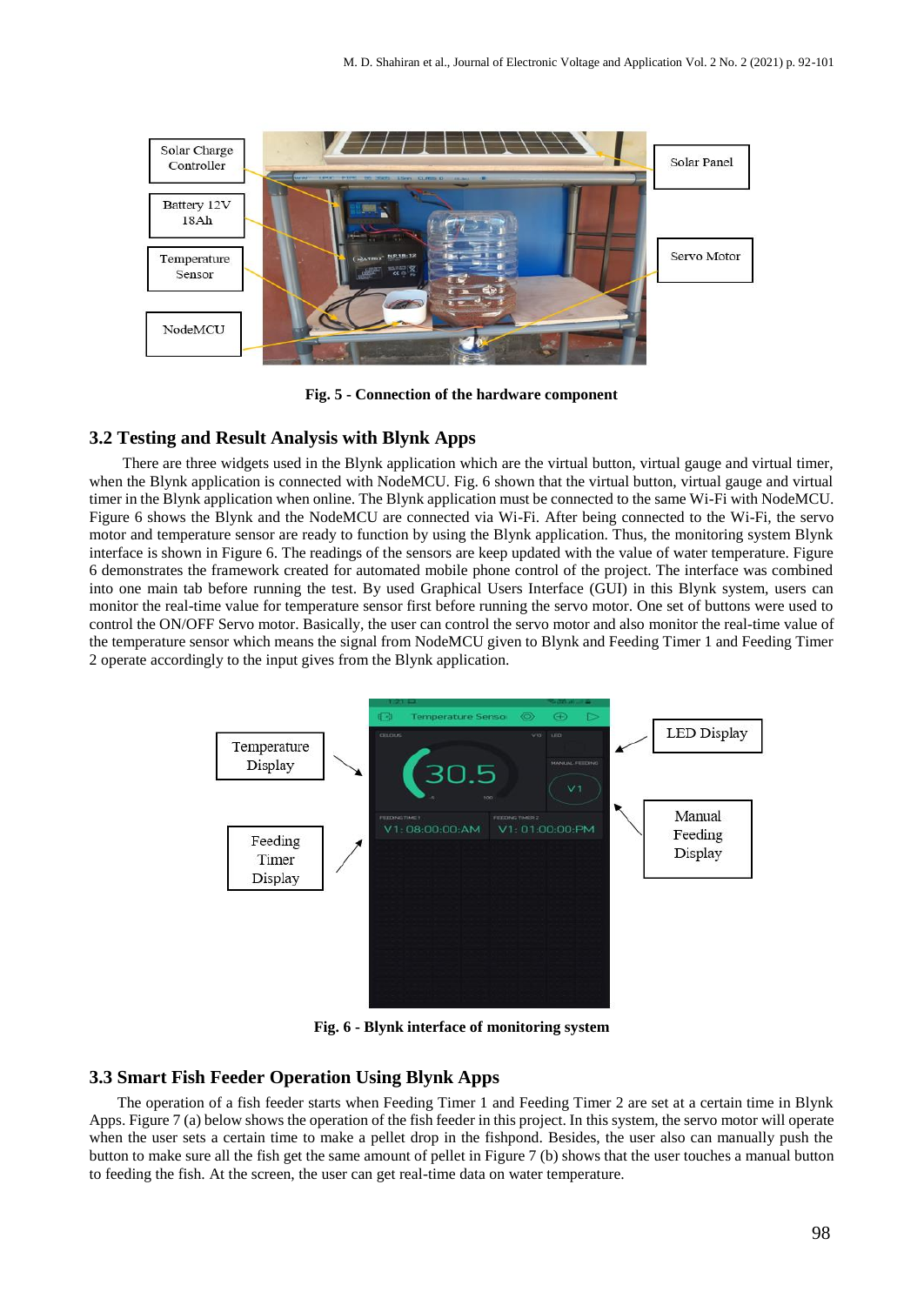

**Fig. 7 - (a) fish feeder using timer; (b) fish feeder using manual button**

# **3.4 Result Analysis of Solar Panel Charge the Batteries**

The test was used to evaluate the solar panel's output voltage and the time taken to charging 12V batteries. Solar charge controller and optical multimeter were used to calculate the output voltage of the solar. The research took place on 20 June 2021 and solar panels generated data from 10:30 a.m. until 3.00 p.m. Table 3 subsequently shows the reading of voltage reading during the charging of the battery by the solar panel.

| <b>Time</b>  | Voltage(V) |
|--------------|------------|
| $10.30$ a.m. | 12.1       |
| 11.00 a.m.   | 12.3       |
| 11.30 a.m.   | 12.4       |
| 12.00 p.m.   | 12.5       |
| 12.30 p.m.   | 12.6       |
| 1.00 p.m.    | 12.7       |
| 1.30 p.m.    | 12.8       |
| 2.00 p.m.    | 12.9       |
| 2.30 p.m.    | 12.8       |
| 3.00 p.m.    | 12.7       |

**Table 3 - Voltage during charging of the battery by solar panel**

Figure 8 shows the results from the solar panel to charge the battery and the voltage reading is rises at peak hours around 10:30 a.m. to 3.00 p.m. This is because, at this hour, the sunlight produces the highest solar irradiance.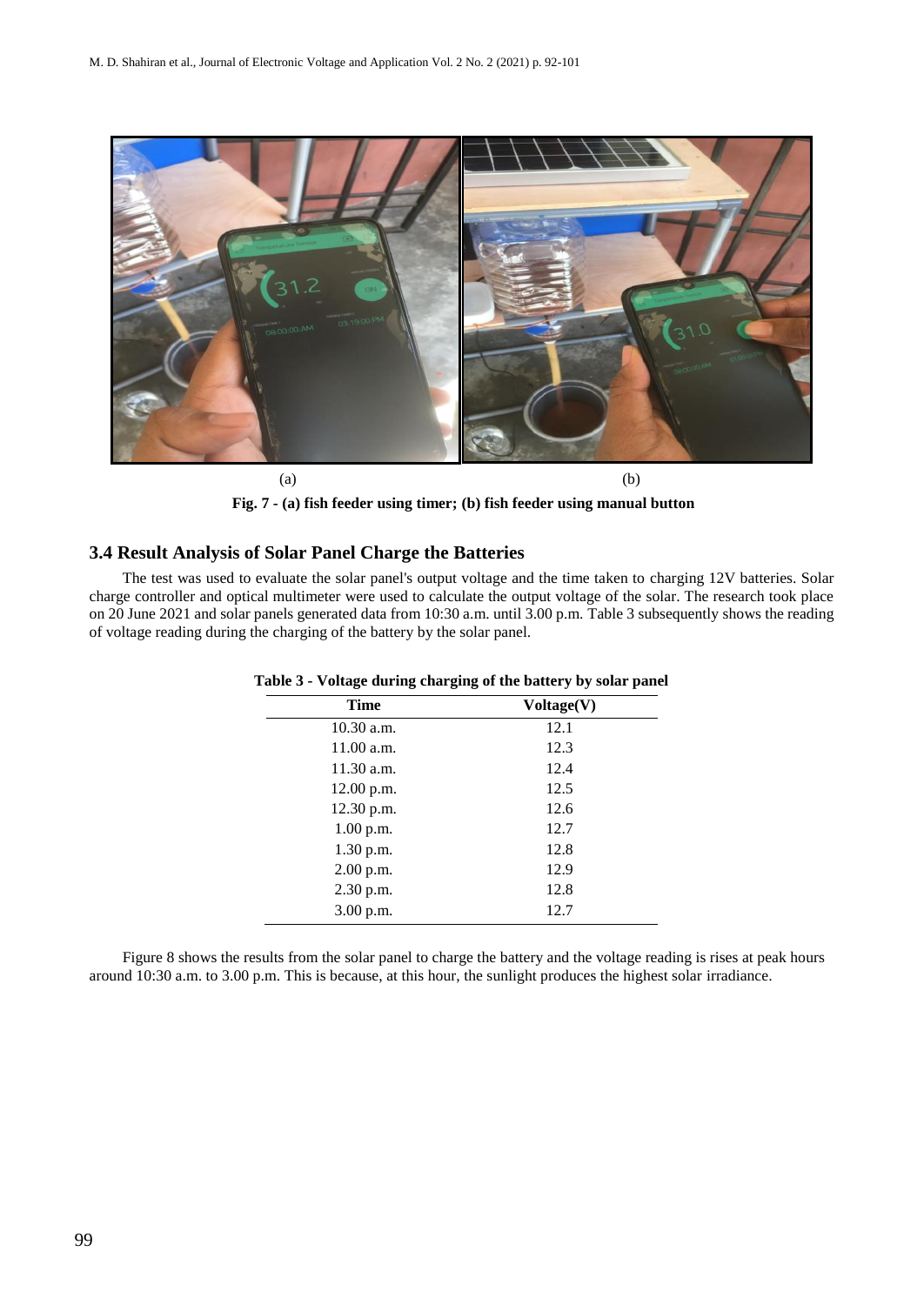

**Fig. 8 - Charging voltage against the time of a day**

#### **2 Conclusion**

In conclusion, the prototype of Smart Fish Feeder Using Solar Energy has been successfully developed and validated. All of the objectives have been achieved. From the results, Smart Fish Feeder Using Solar Energy can be operated during day and night. The Smart Fish Feeder Using Solar Energy is provided a simple mobile app connection platform, Blynk that can control the operation of the servo motor and manage to monitor the status of the temperature sensors. With the mobile app application, the user can operate the Smart Fish Feeder Using Solar Energy even not at home. Solar power supplies enough energy to drive the system and the battery to ensure the system is can be operated overnight. The results revealed that Smart Fish Feeder Using Solar Energy was focused on supporting small farmers and users to reducing their workload, help to reduce the time limit and minimize energy usage. The basic concept proved in this project will be served as fundamental evidence of a large-scale smart agriculture system taking into consideration the number of sensors and servo motor which may rescale the type of hardware design.

#### **Acknowledgment**

The authors would like to thank Faculty of Electrical and Electronic Engineering, Universiti Tun Hussein Onn Malaysia (UTHM) for supporting this project until completion.

#### **References**

- [1] M. Lamnadi, M. Trihi, and A. Boulezhar, (2016). Study of a hybrid renewable energy system for a rural school in Tagzirt, Morocco, Proc. 2016 Int. Renew. Sustain. Energy Conf. IRSEC 2016, pp. 381–386, 2017
- [2] Department of Mechanical Engineering, University of Malaya, Faculty of Engineering 50603 Kuala Lumpur, Malaysia (2011) A review on global solar energy policy
- [3] Dept. of Statistics, M. (2019). Department of Statistics Malaysia Press Release. Department of Statistics Malaysia.
- [4] Saikia, S. K. (2015). Food and Feeding of Fishes. What Do We Need to Know? Transylvanian Review of Systematical and Ecological Research, 17(1), pp.71–84
- [5] V. K. Beena and K. Moinuddin, "Water Quality Measurement and Control from Remote Station for pisiculture using NI myRIO (2015). International journal for research in Electronic and Telecommunication, vol. 2, no. 4, pp. 16-21
- [6] A. Abdulrazaq, D. Mustapha, A. Ismail, M. Momoh, S. Abdulhamid, J. Obari, and M. Saliu (2018). LabVIEW Interfaced PC-Based Fishpond Monitoring System, ATBU Journal of Science, Technology and Education, vol. 6, no. 2, pp. 217-225
- [7] N. A. J. Salih, I. J. Hasan, and N. I. Abdulkhaleq (2019). Design and implementation of a smart monitoring system for water quality of fish farms, Indonesian Journal of Electrical Engineering and Computer Science, vol. 14, no. 1, pp. 44-50
- [8] J. S. Diana, J. P. Szyper, T. R. Batterson, C. E. Boyd, and R. H. Piedrahita (1997). Water quality in ponds," Dynamics of pond aquaculture, pp. 53-72.
- [9] N. Ezeanya, G. Chukwuma, K. Nwaigwe, and C. Egwuonwu (2015). Standard Water Quality Requirements and Management Strategies for Fish Farming (A Case Study of Otamiri River)," International Journal of Research in Engineering and Technology, vol. 4, no. 3, pp. 1-5